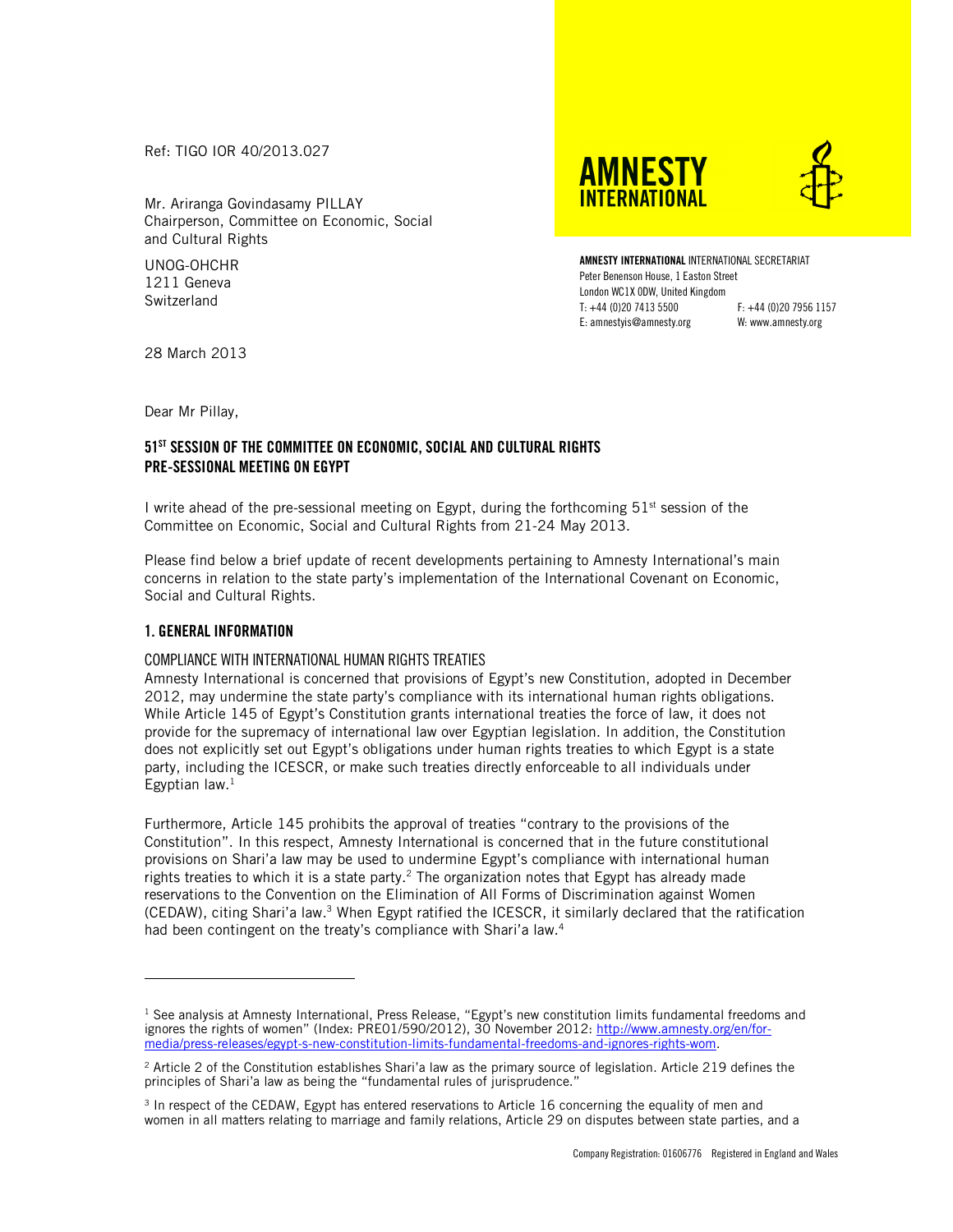## NEW RESTRICTIONS ON NON-GOVERNMENTAL ORGANIZATIONS

-

Non-governmental organizations (NGOs) continue to face restrictions on their activities, and have in many cases struggled to obtain official registration from the authorities and authorization to obtain foreign funding. In this respect, Amnesty International notes that the legislation regulating NGOs, including the current Law 84 of 2002, has been repeatedly criticized by United Nations (UN) human rights treaty bodies.<sup>5</sup> These restrictions have impacted on NGOs working to promote economic, social and cultural rights.

One case documented by Amnesty International is that of the Centre for Trade Union and Workers' Services (CTUWS), an NGO working to support trade unions. CTUWS had sought in 2003 and 2004 to register as an association under Law 84 of 2002. However, Ministry of Social Solidarity officials denied CTUWS registration. In late March and April 2007 the authorities forcibly closed several branches of the CTUWS, apparently in connection with CTUWS' work to inform workers of their rights during trade union elections in October 2006, and a report the organization published on the irregularities that characterized the elections. The organization was only able to re-open its offices in 2008 after it was, finally, able to successfully register under Law 84 of 2002.<sup>6</sup> However, like many human rights NGOs in Egypt it has continued to face restrictions. In February 2012, its General Co-ordinator was sentenced in absentia to six months' imprisonment for "insulting an official" (see below, Article 8 – Trade Union Rights).

Organizations working on economic, social and cultural rights were also among those reportedly investigated in 2011/2012 as part of a government fact-finding investigation into the registration and foreign funding of civil society.<sup>7</sup>

Amnesty International has also documented action taken by the authorities against human rights organizations which have agreed to represent victims of violations of economic, social and cultural

Egypt has also made reservations to another international human rights treaty to which it is a state party: The International Convention on the Protection of the Rights of All Migrant Workers and Members of Their Families (CMW). Egypt entered reservations concerning Article 4 of the CMW on the term "members of the family" and Article 18 para6, on compensation for migrant workers convicted of criminal offences but subsequently pardoned or had their conviction reversed.

4 Egypt signed the ICESCR on 4 August 1967 and ratified it on 14 January 1982, declaring that "... Taking into consideration the provisions of the Islamic Sharia and the fact that they do not conflict with the text annexed to the instrument, we accept, support and ratify [sic] it... ."

5 See Committee on the Rights of the Child, *Concluding observations: Egypt* (UN Doc: CRC/C/EGY/CO/3-4), 20 June 2011, paras31-32; and Committee on the Protection of the Rights of All Migrant Workers and Members of Their Families, *Concluding observations of the Committee on the Protection of the Rights of All Migrant Workers and Members of Their Famili*es (UN Doc: CMW/C/EGY/CO/1), 25 May 2007, para 9. The Committee against Torture did not refer to specific legislation, but to "The legal and practical restrictions on the activities of nongovernmental organizations engaged in human rights work". See *Conclusions and recommendations of the Committee against Torture: Egypt* (UN Doc: CAT/C/CR/29/4), 23 December 2002, para 5(i). See also Human Rights Committee, *Concluding observations of the Human Rights Committee: Egypt. 28/11/2002* (UN Doc: CCPR/CO/76/EGY), 28 November 2002, para21.

6 See Amnesty International, "Egypt: Closing workers advice centre against protecting workers' rights" (Index: MDE 12/015/2007), 26 April 2007: http://www.amnesty.org/en/library/info/MDE12/015/2007; and Amnesty International, "Message of congratulations to the Centre for Trade Union and Workers' Services (CTUWS)", 12 July 2008: http://tinyurl.com/cw9q8j4.

7 Organizations working on economic, social and cultural rights were included in a purported list of 37 national and international organizations identified by the fact-finding committee as operating without appropriate registration, leaked by *El-Fagr* newspaper on 22 September 2011. See Amnesty International, report, *Broken promises: Egypt's military rulers erode human rights* (Index Number: MDE 12/053/2011), 22 November 2011, p17: http://www.amnesty.org/en/library/info/MDE12/053/2011.

general reservation on Article 2 on condemning and eliminating discrimination against women in all its forms, stating Egypt is willing to comply with the content of this article, provided that such compliance does not run counter to the "Islamic Shari'a". On 4 January 2008, the Government of Egypt notified the Secretary-General that it had decided to withdraw a similar reservation to Article 9 (2) made upon ratification.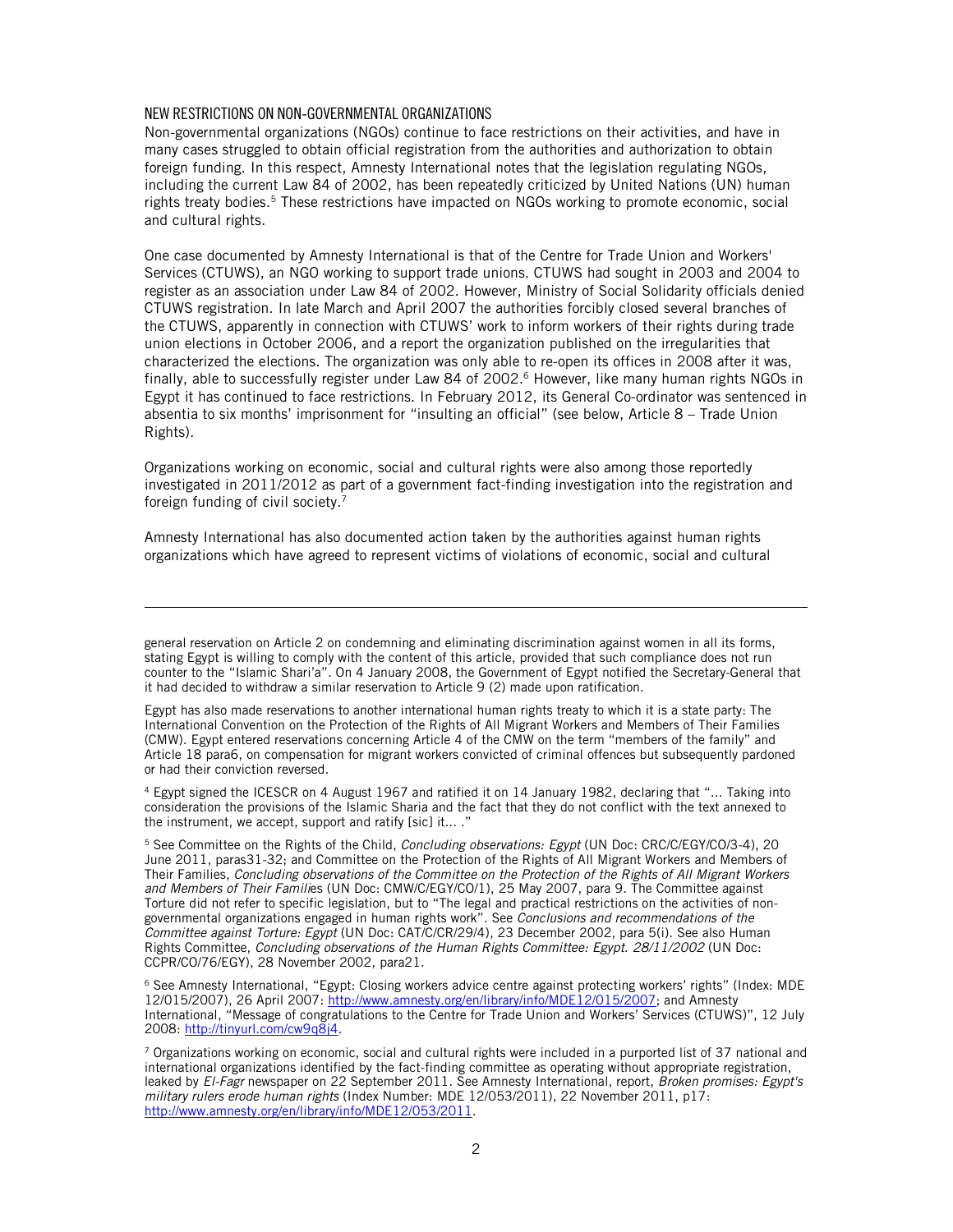rights.<sup>8</sup> In February 2013, the Ministry of Insurance and Social Solidarity sent a letter to the Egyptian Organization for Human Rights, prohibiting it from undertaking activities with foreign "bodies" without first consulting with the security forces.<sup>9</sup> In December 2011, the Arab Centre for the Independence of the Judiciary and the Legal Profession was among a number of organizations raided by prosecutors as part of the investigation into the registration and foreign funding of civil society.<sup>10</sup>

Amnesty International's concerns are further compounded by legislation being considered by the Shura Council, Egypt's upper house of parliament, to replace Law 84 of 2002, which would make NGOs even more vulnerable to arbitrary and undue restrictions. Drafts seen by the organization would impose further restrictions on civil society, including on registration and foreign funding, and the establishment of a Co-ordinating Committee would enshrine the role of the security forces in oversight of foreign funding of civil society. Under the current law, this task falls under the Ministry of Insurance and Social Affairs and has proved problematic as foreign funding is arbitrarily withheld.<sup>11</sup>

## **2. ISSUES RELATING TO THE GENERAL PROVISIONS OF THE COVENANT (ARTS. 1-5)**

# ARTICLE 2, PARAGRAPH 2 – NON DISCRIMINATION

-

Amnesty International is concerned that Egypt's Constitution does not adequately enshrine the principle of non-discrimination.<sup>12</sup> Article 33 states that citizens "are equal in public rights and duties and they shall not be discriminated against". However a list of specific prohibited grounds, which included sex, religion and origin, was removed in the last draft, and the text adopted in December 2012 failed to mirror the non-exhaustive formulation contained in the International Covenants, as interpreted by the Human Rights Committee and Committee on Economic, Social and Cultural Rights.

In Egypt, minorities continue to suffer discrimination from the authorities and received inadequate protection from the state from sectarian violence.<sup>13</sup> Discrimination and attacks against Coptic Christians, the largest religious minority in Egypt, are particularly prevalent. Today, Copts continue to be under-represented in high public offices, positions of university presidents, as well as key security positions. Copts also faced restrictions in building and maintaining places of worship under Presidential Decree 291/2005, which made repair or expansion of Christian churches subject to a permit from the regional governor. In some instances, sectarian violence negatively affects the rights of Coptic Christians to work and to an adequate standard of living. For instance, during sectarian tensions in Wasta town in the Beni Suef Governorate in March 2013, groups of Salafi men forcibly closed of all Christian owned stores and businesses for at least a week, while the security forces failed to intervene.<sup>14</sup>

<sup>&</sup>lt;sup>8</sup> See Amnesty International, "Egypt: Know your rights: Housing is a human right" (Index: MDE 12/003/2010), 1 March 2010: http://www.amnesty.org/en/library/info/MDE12/003/2010.

<sup>9</sup> See Amnesty International, news story, "Egypt hits 'new low' on NGO restrictions", 21 February 2013: http://www.amnesty.org/en/news/egypt-hits-new-low-ngo-restrictions-2013-02-21.

<sup>&</sup>lt;sup>10</sup> See Amnesty International, report, *Broken promises: Egypt's military rulers erode human rights* (Index Number: MDE 12/053/2011), 22 November 2011, p17: http://www.amnesty.org/en/library/info/MDE12/053/2011.

<sup>&</sup>lt;sup>11</sup> In a joint statement issued on 28 March 2013 the UN Special Rapporteurs on freedom of peaceful assembly and of association, on human rights defenders, and on freedom of opinion and expression expressed their concern at the draft legislation on civil society organizations and urged the Shura Council not to adopt it, see: http://www.ohchr.org/EN/NewsEvents/Pages/DisplayNews.aspx?NewsID=13190&LangID=E.

<sup>&</sup>lt;sup>12</sup> See analysis at Amnesty International, Press Release, "Egypt's new constitution limits fundamental freedoms and ignores the rights of women" (Index: PRE01/590/2012), 30 November 2012: http://www.amnesty.org/en/formedia/press-releases/egypt-s-new-constitution-limits-fundamental-freedoms-and-ignores-rights-wom.

<sup>13</sup> See Amnesty International, "Discrimination against religious minorities" in report, *Broken promises: Egypt's military rulers erode human rights* (Index Number: MDE 12/053/2011), 22 November 2011, pp37-40: http://www.amnesty.org/en/library/info/MDE12/053/2011.

<sup>&</sup>lt;sup>14</sup> See Amnesty International, "Egypt's Coptic Christians must be protected from sectarian violence", 27 March 2013: http://www.amnesty.org/en/news/egypt-s-coptic-christians-must-be-protected-sectarian-violence-2013-03- 27.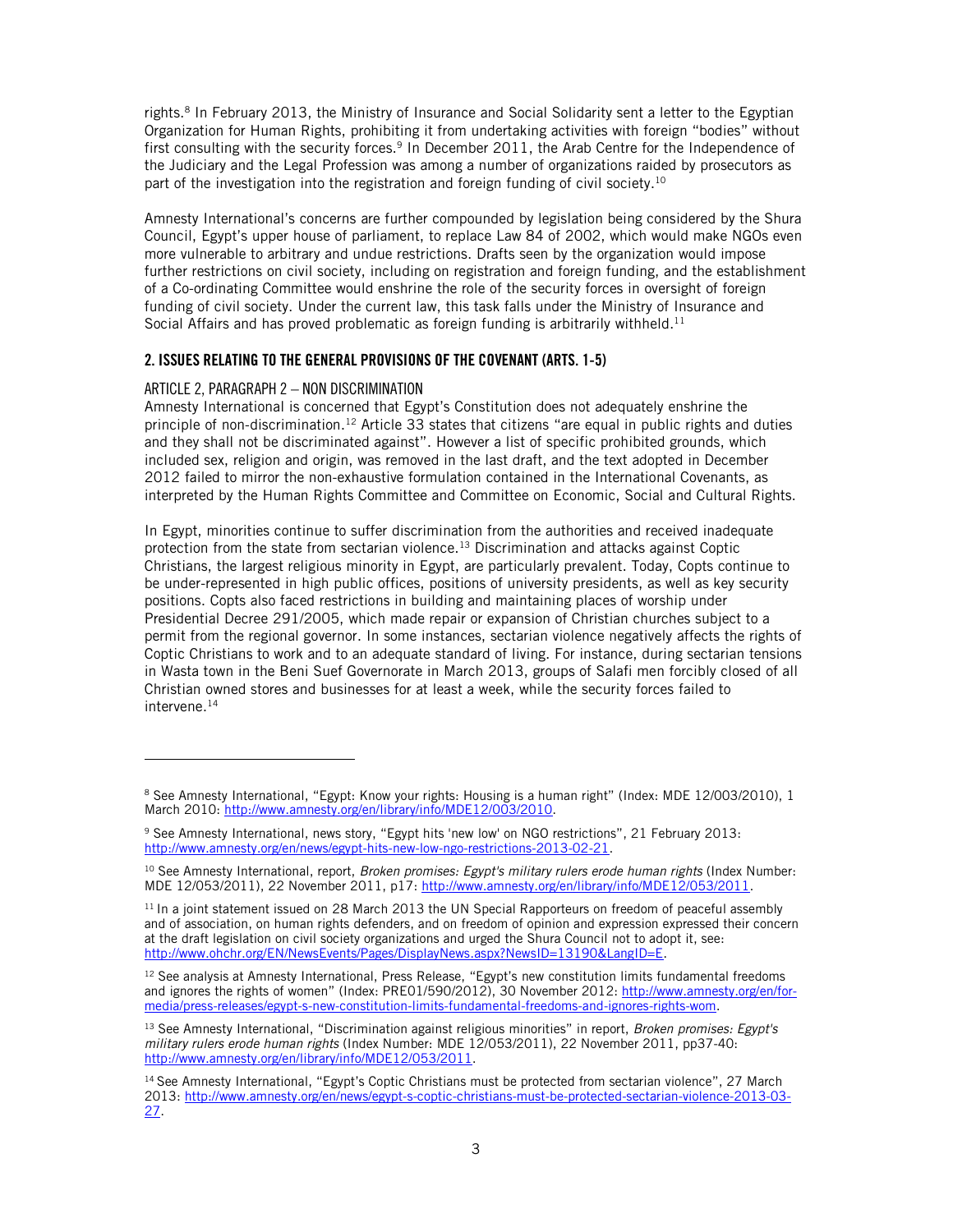## ARTICLE 3 – EQUAL RIGHTS OF MEN AND WOMEN

-

Amnesty International is concerned that Egypt's Constitution does not explicitly prohibit discrimination on the grounds of sex or gender. In addition, Article 219 of the Constitution, which defines the principles of Shari'a law as being the "fundamental rules of jurisprudence," may impact negatively on the rights of women in the future. Amnesty International believes it may be used as a justification to uphold legislation which currently discriminates against women in respect of marriage, divorce and family life, and to maintain Egypt's existing reservations to the CEDAW.<sup>15</sup>

Women in Egypt continue to face discrimination in law and practice, including in respect of their enjoyment of economic, social and cultural rights.<sup>16</sup> Women also continue to face exclusion from public life, and occupy few positions in government, the judiciary and legislatures, including the Shura Council and Constituent Assembly; and quotas to favour women's participation have been removed without being replaced by any measure to enhance women's participation. <sup>17</sup> Women, regardless of their religion, are only entitled to half the inheritance of men when both have the same relationship to the deceased, as decreed in the Inheritance Act 77/19 43. Women continue to face discrimination in the workplace in terms of pay and position, and the vast majority of women working in the informal sector are not protected by the Labour Law (Law 35 of 1976).<sup>18</sup> Unemployment is also of particular concern to women: about 24 per cent of women looking for work cannot find jobs.<sup>19</sup>

Women also continue to face discrimination in law in respect of their right to health care. Articles 260- 263 of the Penal Code criminalize abortions in all cases, including for survivors of rape and incest, and when pregnancies threaten a woman's health.

Furthermore, while Law No.126 of 2008 prohibits Female Genital Mutilation (FGM), the authorities have yet to address an effective loophole in Egyptian law which would permit FGM for reasons of "medical necessity".<sup>20</sup>

In addition, women activists who have participated in protests since the 2011 uprising have faced sexual and gender-based violence from both state and non-state actors, apparently to deter them from attending demonstrations.<sup>21</sup> State violence against women peaked under the rule of the Supreme Council of the Armed Forces, from February 2011-June 2012, when women activists were subjected to forced "virginity tests" and other forms of sexual violence by military personnel and the security forces. However, women protesters have also faced violence from unidentified groups of men, including in

<sup>19</sup> See disaggregated data by Central Agency for Public Mobilization and Statistics: http://www.capmas.gov.eg/pepo/301.pdf.

<sup>&</sup>lt;sup>15</sup> For the concerns the UN Working Group on the issue of discrimination against women in law and in practice expressed about the shortcomings in relation to equality, non-discrimination and the protection and promotion of women's human rights in the final draft of the new Constitution which was approved by the Constituent Assembly on 30 November 2012, see the statement issued on 14 December 2012: http://www.ohchr.org/EN/NewsEvents/Pages/DisplayNews.aspx?NewsID=12892&LangID=E.

<sup>16</sup> See Amnesty International, "Discrimination against women" in report, *Broken promises: Egypt's military rulers erode human rights* (Index Number: MDE 12/053/2011), 22 November 2011, pp36-37: http://www.amnesty.org/en/library/info/MDE12/053/2011; and for discrimination against women in respect of the right to adequate housing, see "Impact on women" in report, *"We are not dirt": Forced evictions in Egypt's informal settlements* (Index: MDE 12/001/2011), 23 August 2011, pp71-78: http://www.amnesty.org/en/library/info/MDE12/001/2011.

<sup>&</sup>lt;sup>17</sup> Amnesty International, "Women demand equality in shaping new Egypt" (Al Index: MDE 12/050/2011), 21 October 2011: http://www.amnesty.org/en/library/info/MDE12/050/2011/en.

 $18$  See Amnesty International, "Women demand equality in shaping new Egypt" (Index: MDE  $12/050/2011$ ), 31 October 2011: http://www.amnesty.org/en/library/info/MDE12/050/2011.

<sup>&</sup>lt;sup>20</sup> Under Order No. 261 of 8 July 1996 of the Minister of Health and Population.

<sup>21</sup> See Amnesty International, "Sexual and gender-based violence against women activists" in report, *Brutality unpunished and unchecked: Egypt's military kill and torture protesters with impunity* (Index: MDE 12/017/2012), 2 October 2012, pp27-32: http://www.amnesty.org/en/library/info/MDE12/017/2012/en.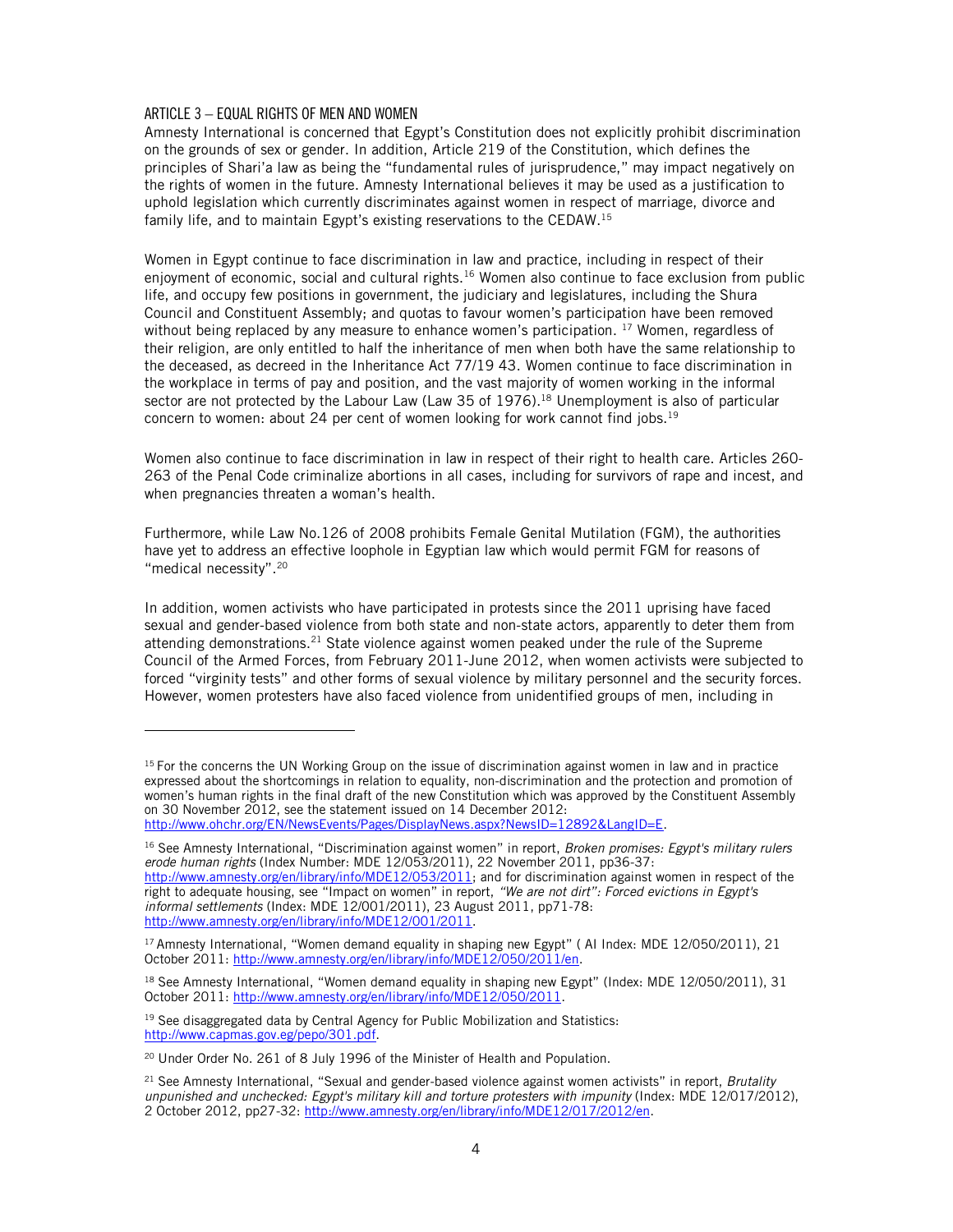recent months, when women protesters around Tahrir Square in Cairo have been subjected to a series of sexual attacks.<sup>22</sup> In several instances documented by Amnesty International, ambulances present at the scene to transport survivors to hospitals and a field hospital in the vicinity of Tahrir Square were attacked by mobs of men. However, the Egyptian authorities' response to violence against women by both state and non-state actors has been inadequate. Survivors of gender-based violence have yet to receive adequate reparations, including necessary medical and psychological treatment, and the authorities have yet to take measures to ensure that medical facilities receiving survivors of genderbased violence are protected from attacks and have the necessary competence and gender sensitivity to provide effective treatment which respects the rights of survivors of gender-based violence.

## **3. ISSUES RELATING TO THE SPECIFIC PROVISIONS OF THE COVENANT (ARTS. 6-15)**

## ARTICLE 7 – THE RIGHT TO JUST AND FAVOURABLE CONDITIONS OF WORK

Though a party to International Labour Organisation (ILO) Convention No.131, Minimum Wage Fixing Convention, Egypt has yet to establish a system to guarantee a fair minimum wage.<sup>23</sup> A minimum wage of LE700 (US\$100) a month, announced for the financial year 2011/2012, was criticized as insufficient by Egyptian workers' rights advocates who are continuing to call for a minimum wage of LE1,200 (US\$175). The Shura Council, the upper house of Egypt's Parliament, has reportedly discussed new legislation on minimum and maximum wages, but in practice the authorities have not ensured that minimum wages enable workers and their families to enjoy adequate standards of living.

## RIGHT TO STRIKE

Egypt's law continues to criminalize the right to strike. Article 124 and 124bis of the Penal Code effectively punish with imprisonment and/or a fine public sector employees who go on strike or call for such a strike. According to Article 192 of the Labour Law (Law 35 of 1976), the right to strike is subject to approval by a two-thirds majority of the general union's executive committee. Article 194 bans strikes or calls for strikes where the interruption of work at the workplace "threatens national security or basic services to citizens". The Shura Council is also reported to be considering new legislation which may restrict both the right to peaceful assembly and to strike. The proposed legislation would place severe restrictions on freedom of assembly on grounds that include "security or public order; hampering citizens' interests; blocking roads or transport; delaying traffic… or serious threats to the above". It also establishes a number of bureaucratic hurdles to organizing a protest, gives governors the power to postpone a demonstration, or impose blanket prohibitions, and allows for the use of water cannon, tear gas and batons by security forces to disperse peaceful protests if an audible warning is not heeded.

#### ARTICLE 8 – TRADE UNION RIGHTS

-

Amnesty International is concerned that restrictions continue on the right to form trade unions independent of the Egyptian Trade Union Federation (ETUF), which in effect remains the sole trade union structure mandated under law. While Article 52 of the Constitution guarantees the right to form unions, the authorities have yet to end the monopoly given to the ETUF under Law 35 of 1976, despite the emergence in practice of the other independent trade union federations since the uprising. New legislation regulating trade unions was discussed under the rule of the SCAF, but never implemented. However, Amnesty International is concerned by the issuing in November 2012 of Decree 97 of 2012, which amends Law 35 of 1976, including giving the Ministry of Manpower the authority to appoint replacements to vacant trade union offices.

Amnesty International has also documented an incident where an individual has faced criminal prosecution for criticizing the ETUF, apparently in an attempt to suppress dissent and criticism of the federation. In February 2012, CTUWS general co-ordinator Kamal Abbas was sentenced in absentia to

<sup>22</sup> See Amnesty International, briefing, *Egypt: Gender-based violence against women around Tahrir Square* (Index: MDE 12/009/2013), 6 February 2013: http://www.amnesty.org/en/library/info/MDE12/009/2013/en.

<sup>23</sup> See Amnesty International, "Uphold worker's rights" in memorandum, *Memorandum to President Morsi* (Index: MDE 12/022/2012), 29 June 2012, pp17-18: http://www.amnesty.org/en/library/info/MDE12/022/2012.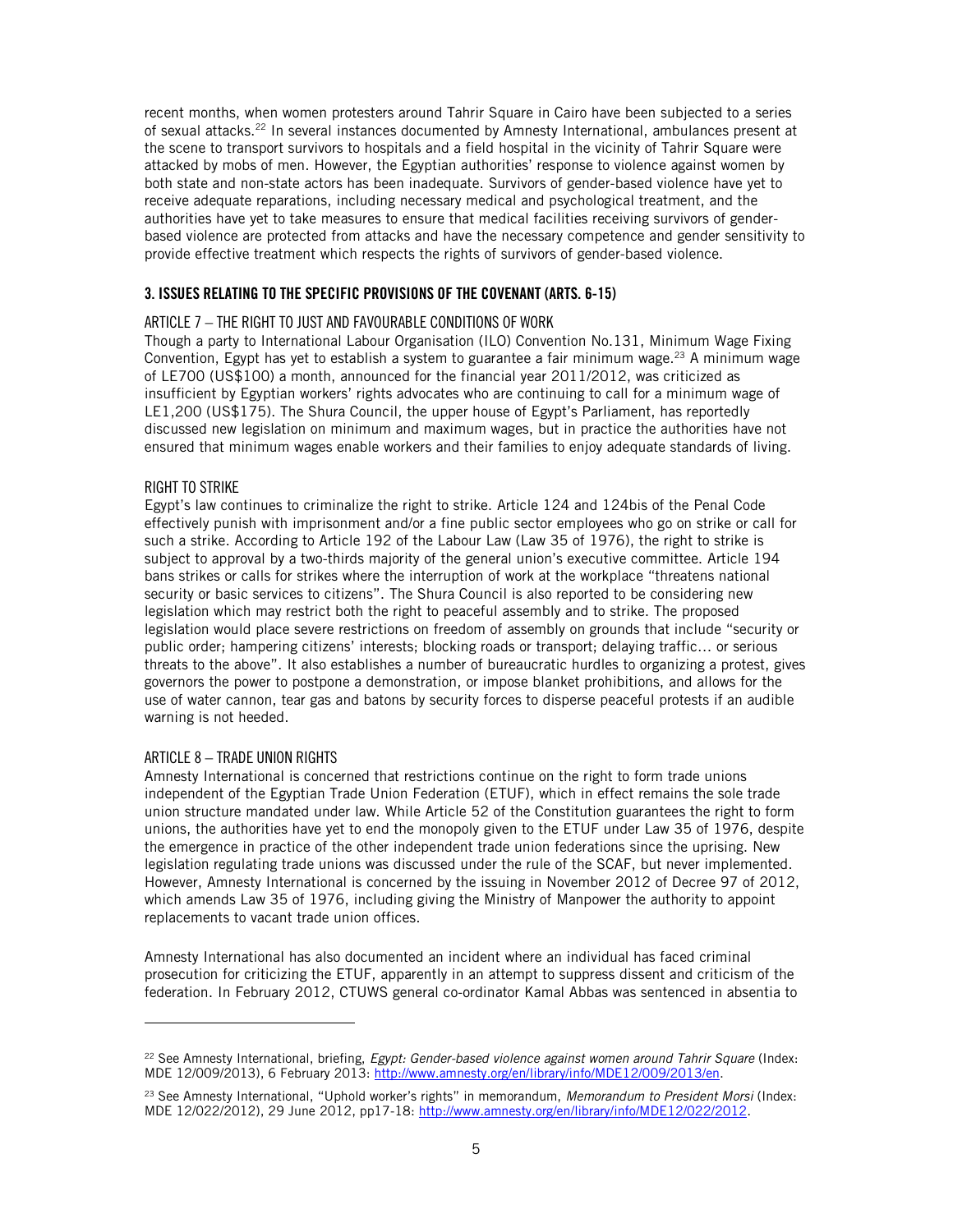six months' imprisonment for "insulting an official" of the ETUF during a 2011 meeting of the ILO. The sentence was reportedly later overturned.<sup>24</sup>

As noted above, in at least one case an NGO working on trade-union rights has faced restrictions both in gaining official registration and on their activities.<sup>25</sup>

## ARTICLE 10 – PROTECTION OF THE FAMILY, MOTHERS AND CHILDREN

Amnesty International is concerned that the Constitution may not adequately protect children from child labour. Article 70 permits children who are still in primary education to work, as long as the work is "adequate for their age". The article does not ensure children are protected from economic exploitation and from performing any work that is likely to be hazardous, as required by the Convention on the Rights of the Child.<sup>26</sup> Egypt is also obliged to end child labour as a party to both ILO Convention No. 138, Minimum Age and ILO Convention No. 182, Worst Forms of Child Labour Convention. The constitutional provision may undermine legislative protections for child workers set down in the Labour Code (Act No. 12 of 2003), and detailed in the state party's report.<sup>27</sup>

#### ARTICLE 11 – THE RIGHT TO AN ADEQUATE STANDARD OF LIVING

The United Nations Development Programme (UNDP) has estimated that around 40 per cent of Egypt's 80 million people live on or near the internationally accepted poverty line of US\$2 a day.<sup>28</sup> Unemployment is growing and reportedly stands at around 12.6 per cent nationally – and much higher average for youth at around 78 per cent.<sup>29</sup>

Article 68 of Egypt's Constitution enshrines the right to adequate housing, but does not explicitly prohibit forced evictions or guarantee security of tenure for everybody. Amnesty International has long documented such evictions in Egypt's informal settlements.<sup>30</sup>

The organization is also concerned that many residents of informal settlements continue to live in areas which the authorities have identified as "unsafe" and which do not comply with the requirement of habitability as defined in General Comment 4.<sup>31</sup> The authorities' Informal Settlements Development Facility (ISDF) has reportedly estimated that some 11,500 homes, mainly in Cairo, are located in "unsafe areas" and pose an imminent threat to life, requiring the authorities' immediate intervention.

The ISDF has also reportedly marked a further 120,000 homes in "unsafe areas" for clearance before 2017. However, plans for Egypt's informal settlements (referred to in Egyptian law as "unplanned areas") $32$  are being developed and implemented in ways that fail to respect the human rights of

-

<sup>27</sup> See "Article 10: Protection of the family", E/C.12/EGY/2-4, paras185-192.

<sup>28</sup> See United Nations Development Programme, *Arab Human Development Report 2009, Challenges to Human Security in the Arab Countries*, UNDP, 2009, p.11.

<sup>29</sup> See disaggregated data by Central Agency for Public Mobilization and Statistics: http://www.capmas.gov.eg/pepo/301.pdf.

<sup>30</sup> See Amnesty International report, *"We are not dirt": Forced evictions in Egypt's informal settlements* (Index: MDE 12/001/2011), 23 August 2011: http://www.amnesty.org/en/library/info/MDE12/001/2011.

<sup>&</sup>lt;sup>24</sup> See reference in Amnesty International, News Story, "Egypt must overturn prison sentence for actor accused of 'insulting Islam'", 25 April 2012: http://www.amnesty.org/en/for-media/press-releases/egypt-must-overturn-prisonsentence-actor-accused-insulting-islam-2012-04-2.

<sup>25</sup> Case of CTUWS, noted in "General Information."

<sup>&</sup>lt;sup>26</sup> See analysis at Amnesty International, Press Release, "Egypt's new constitution limits fundamental freedoms and ignores the rights of women" (Index: PRE01/590/2012), 30 November 2012: http://www.amnesty.org/en/formedia/press-releases/egypt-s-new-constitution-limits-fundamental-freedoms-and-ignores-rights-wom.

<sup>31</sup> See Amnesty International report, *Buried alive: Trapped by poverty and neglect in Cairo's informal settlements* (Index: MDE 12/009/2009), 17 November 2009: http://www.amnesty.org/en/library/info/MDE12/009/2009.

<sup>&</sup>lt;sup>32</sup> According to Article 2 of the Law on Building No.119 of 2008, they are "unplanned areas that grew in contravention to the laws and regulations governing planning and building".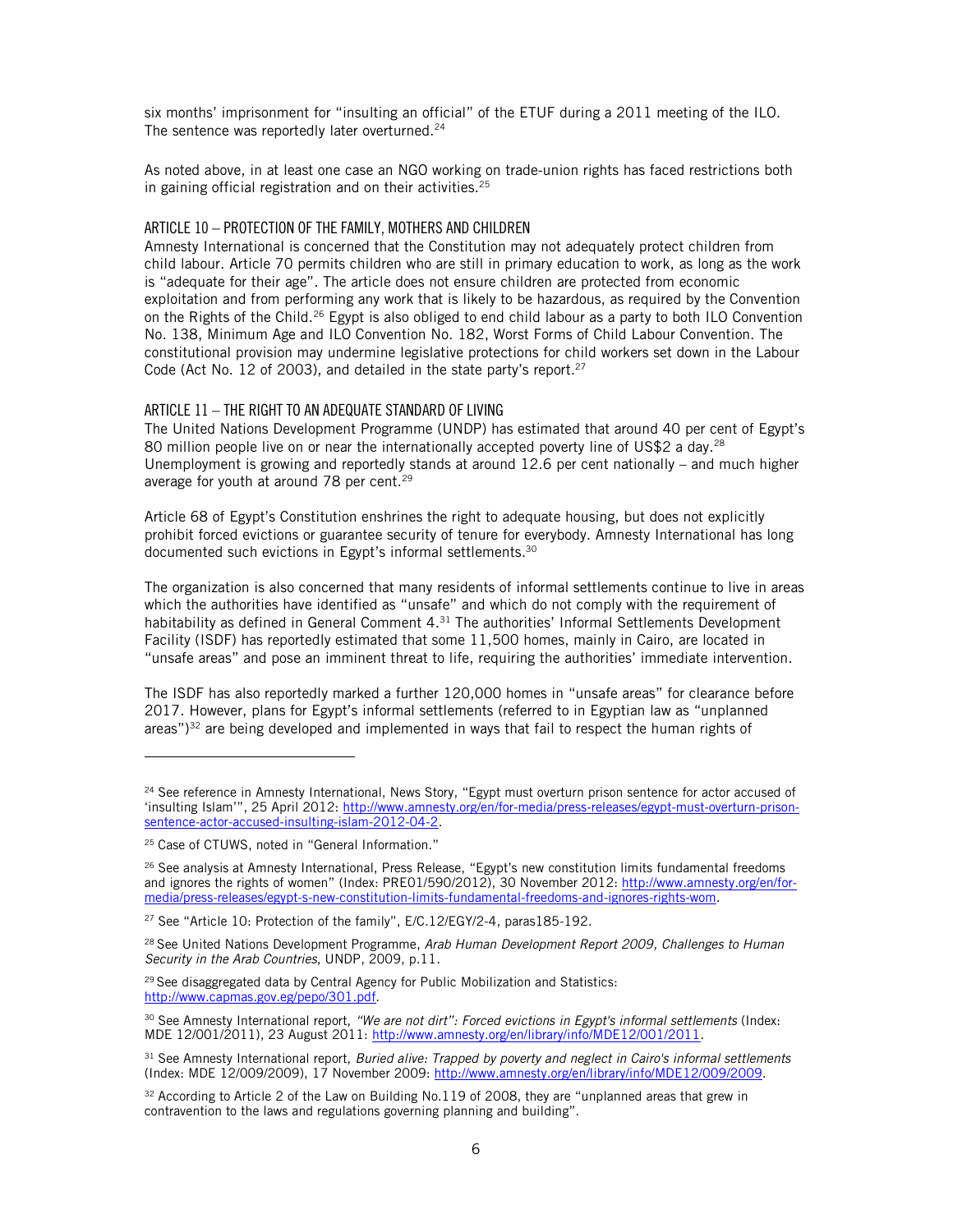residents. In particular, plans by the authorities to develop the Greater Cairo region (known as plan Cairo 2050) raise serious concerns about possible forced evictions, especially because communities living in "unsafe areas" and elsewhere in informal settlements have not been adequately consulted on the clearance and resettlement plans. Housing Ministry officials said the Cairo 2050 plan had been reviewed and some projects which would have involved mass evictions had been dropped. A new urban Egypt 2052 master plan is under development, but communities in informal settlements are not consulted.

These concerns are borne out by the practices documented by Amnesty International to date. In most "unsafe areas" visited or studied by Amnesty International since 2009, there had been "removals" – the word used by the authorities to describe evictions accompanied by demolition, or clearance – all of which breached international standards against forced eviction. At no point were residents meaningfully consulted over the plans for their communities or houses, even though evictions were carried out months after the areas had been identified as "unsafe". People's homes were demolished without adequate prior notice, leaving them little or no time to remove their possessions. Residents were not given written eviction orders, which hindered their ability to appeal or obtain legal protection against forced eviction. At the time their homes were being destroyed, residents did not know if they would be rehoused, or where their new homes might be, or what rent or security of tenure would apply. Some suffered other violations during evictions, such as excessive use of force or threats of detention without charge or trial under emergency legislation. Demolitions were often carried out with little or no consideration for the safety of the residents or their neighbours.<sup>33</sup>

Deficiencies have also been widely reported in the process of listing (enumerating) residents whose homes are to be demolished and who are eligible for rehousing.<sup>34</sup> Families rehoused have not been consulted about resettlement plans nor asked if the housing met their needs. In addition, Amnesty International has documented many instances where families rehoused following eviction from informal settlements have not been provided with security of tenure as they have been given no legal document or contract concerning their replacement housing.

At the end of January 2012, three Coptic families from Sharbat village, Alexandria, were forcibly evicted from their homes by Muslims who suspected a Coptic man of possessing "indecent" images of a Muslim woman. Crowds attacked Copts' homes and businesses. Village "reconciliation meetings" decided that the Coptic man and his extended family, as well as five neighbouring Coptic families, should leave the village and have their possessions sold on their behalf. The police did not intervene to protect the Copts from the attacks or forced eviction. Following a visit by a parliamentary delegation, only the five Coptic families unconnected to the original dispute were able to return.

We hope this information will be useful for the preparation of the list of issues and would be grateful if you could make it available to all members of the country report task force on Egypt. I remain at your disposal should you require any further information.

Yours sincerely

-

Tais Bold par

Tania Baldwin-Pask International Advocacy Programme

<sup>33</sup> See "Abuses during evictions", "*We are not dirt": Forced evictions in Egypt's informal settlements*, pp40-42.

<sup>34</sup> See "Homelessness following evictions", *"We are not dirt": Forced evictions in Egypt's informal settlements*, pp45-51.